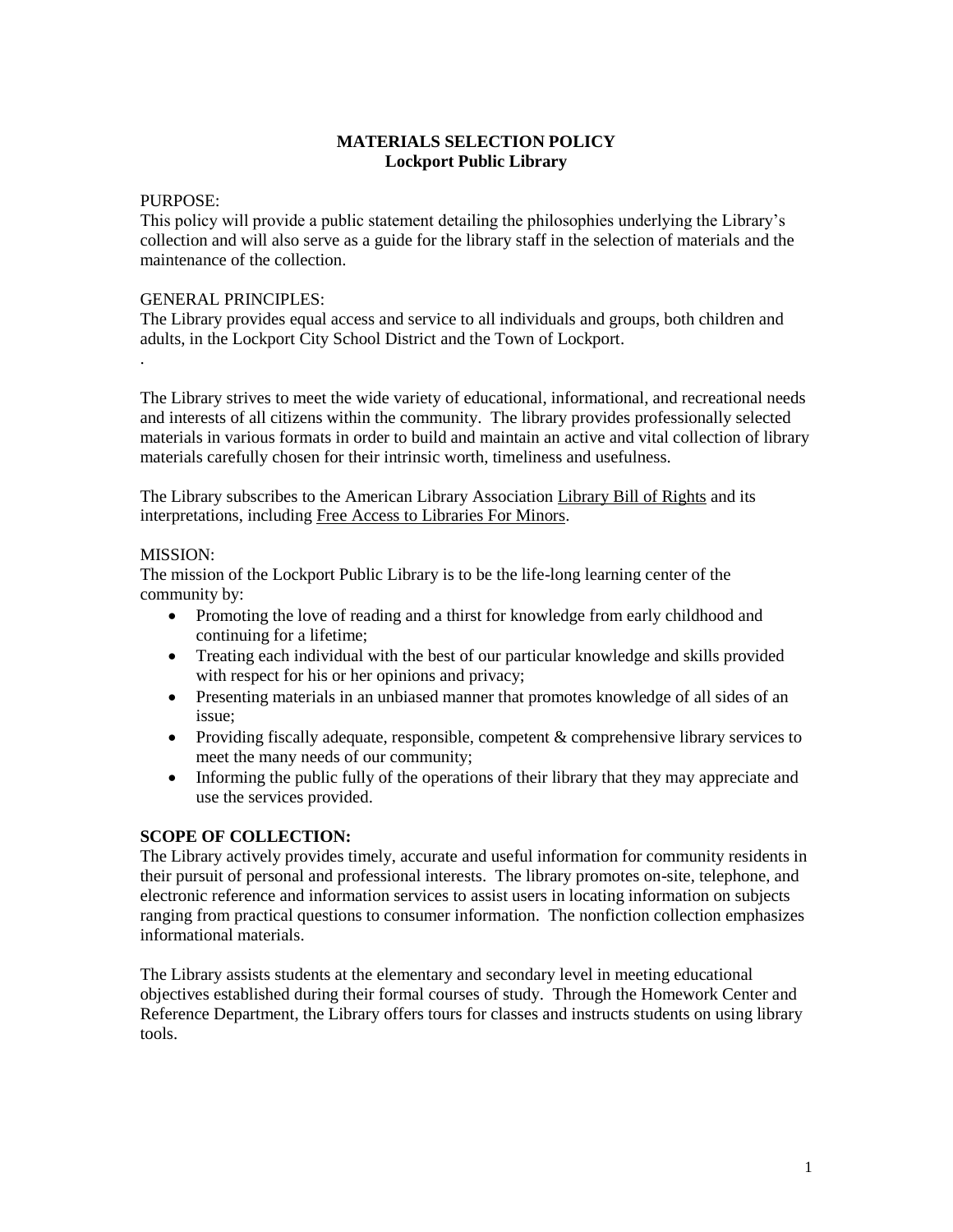The Library features current high-demand, high-interest materials for all ages, both fiction and nonfiction, in a variety of formats. The Library actively encourages the use of its collection. The staff is knowledgeable about current popular interest and anticipates publishing trends.

The Library provides services for children in order to encourage development of an interest in reading and learning. Service to children and families promotes life-long use of the Library and contributes to the Library's role as an educational center for individuals of all ages. The staff is knowledgeable about the various stages of child development and aware of the many facets of children's literature. Materials are acquired to provide children with access to accurate and responsible portrayals of the complexities of human relationships and the imaginative and creative use of language and art.

### COOPERATIVE AGREEMENT:

The Lockport Public Library is a member of the NIOGA Library System, a nonprofit, statefunded cooperative, serving member public libraries in Niagara, Orleans and Genesee Counties. Part of the mission of the NIOGA Library System is to extend and improve library service to the residents of these counties by assisting local libraries in meeting the informational needs of communities through enhanced resource sharing.

Interlibrary loan is a formal agreement that allows the Library to borrow materials on behalf of its patrons from any participating library that agrees to lend the items*.* Materials owned throughout the NIOGA Library System may be available for interlibrary loan depending on the policies of the loaning library. These resource-sharing programs provided by the NIOGA Library System have a direct effect on materials selection. Selection may be based on the availability of materials in the NIOGA Library System through interlibrary loan.

# RESPONSIBILITY:

The Board of Trustees of the Lockport Public Library determines the material selection policy for the Library. Administration of this policy is the responsibility of the Library Director. The actual selection of materials is delegated to professional staff members who are assigned responsibility for areas of selection. Suggestions from patrons are always welcome and are given serious consideration.

### AIDS FOR SELECTION:

Standard library reviewing sources are used as the basis for selecting materials. Review sources include but are not limited to the following:

Library Journal, Booklist, Publisher's Weekly, School Library Journal, as well as general interest website and media reviews.

The Library staff may select materials from specialty publishers' catalogs, publisher ads, jobbers' catalogs, jobber standing order plans, and patrons' suggestions for purchase.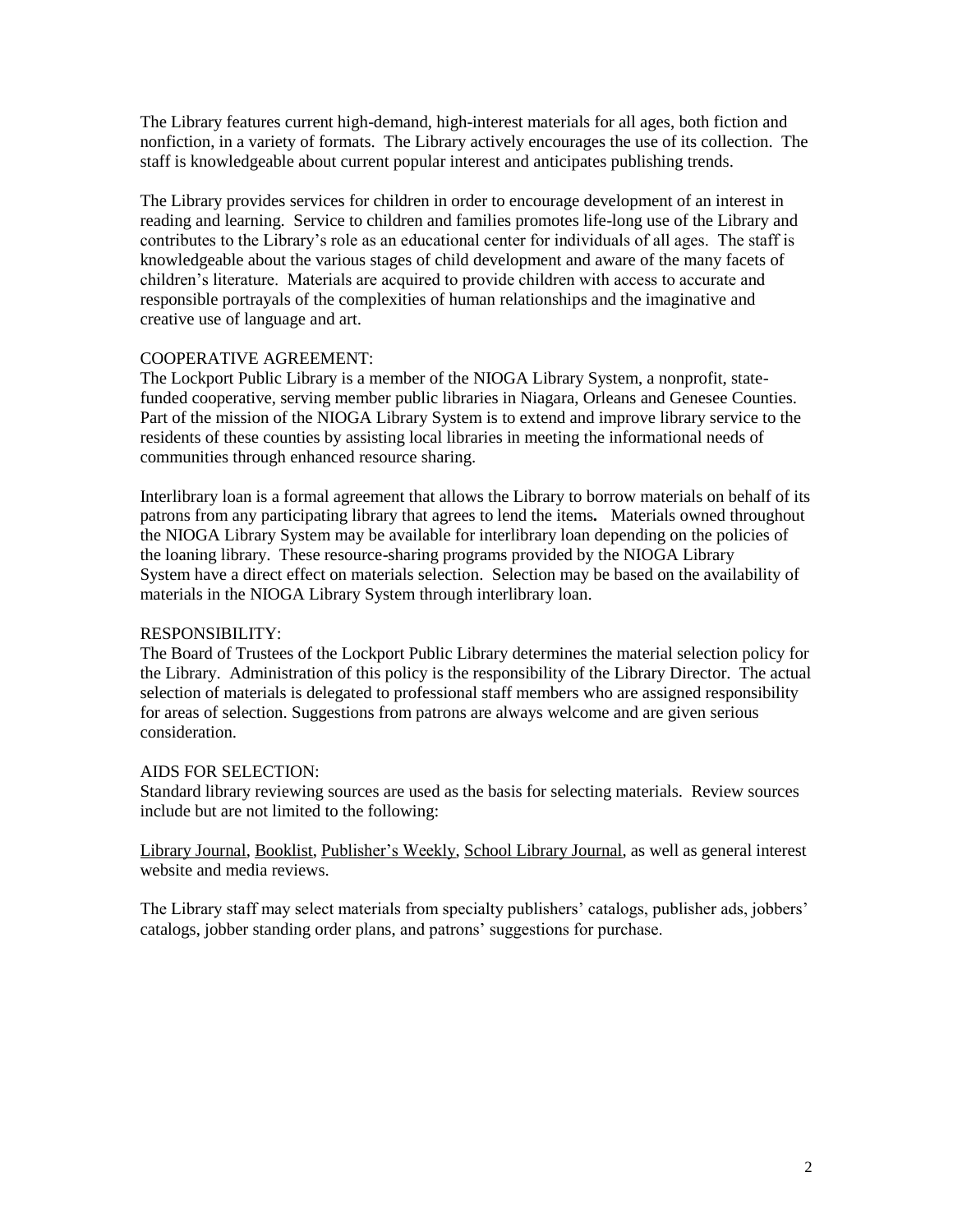## CRITERIA FOR MATERIALS SELECTION:

The Library staff shall use the following general criteria in the selection, duplication and replacement of library materials:

- Anticipation of and prompt response to community and individual needs and interests.
- Appropriateness of format, content and style
- Value of material in relation to the whole collection
- Currency and accuracy of material
- Space considerations
- Cost and budgetary consideration
- Professional judgment
- Current and historical significance
- Attention of critics and reviewers
- Need for additional or duplicate materials in the existing collection
- Need for balance of viewpoints on subject
- Suitability of physical format for library use
- Reputation or significance of authors
- Likelihood of being stolen based on past experience
- Consistency with the Library's mission and service roles
- Availability of materials in the NIOGA Library System through interlibrary loan, and in special or more comprehensive library collections in the area
- Equipment and hardware considerations
- Picture books should have an easy-to-read typeface, illustrations harmonious with text, imaginative, and well-executed
- Books in series are evaluated as individual titles and are added for their potential value to the collection
- Books reflecting a wide range of reading and age levels
- Availability of indexing for magazines and newspapers

The following types of materials are not purchased as a general rule unless there is an overriding local historical significance:

- Genealogies
- Rare books
- Textbooks

### COLLECTION MAINTENANCE:

The Library recognizes the need for continuous evaluation of its collections in response to the changing nature and needs of its community through the deselection (withdrawal/weeding) of titles. Deselection of library materials is an integral part of collection development. An active and continuous deselection program is essential in maintaining a viable and useful collection. Careful, dependable deselection will enhance the readability and currency of the collection.

Deselection saves space and money. Weeded materials no longer cost money for cleaning, mending, extra shelving, and all the other hidden costs of maintenance and space, none of which are cut by lack of use. Systematic weeding increases staff knowledge of the collection. The criteria applied to selection form the basis for weeding the collection. Decisions will be based on accepted professional practice, such as those described in The CREW Method, and the professional judgment of the designated staff.